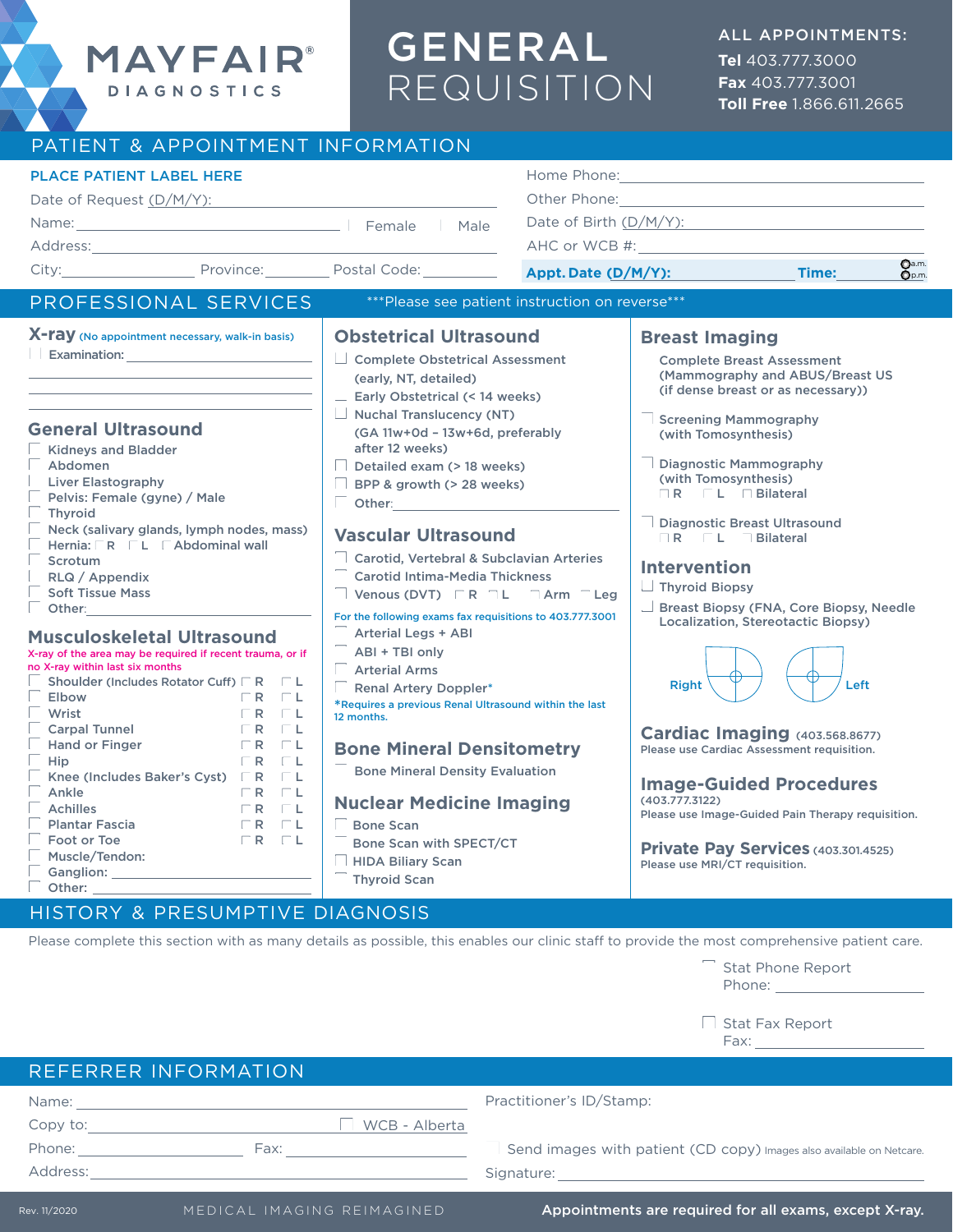- 1. Please bring your health insurance card and this requisition.
- 2. Stay on prescribed medications. Diabetics should discuss possible stoppage or reduction of insulin with their physicians. If instructions require fasting or "clear liquid" diet, diabetics should request early appointments.
- 3. Please bring an adult to supervise your children during your exam.
- 4. Please call if you are unable to keep your appointment. (403.777.3000)

5. Kindly advise us of any mobility limitations when booking your exam.

6. Please avoid wearing fragrances as we are a fragrance-free facility.

#### PATIENT EXAM PREPARATION INSTRUCTIONS

#### GENERAL ULTRASOUND

#### **Abdomen**

Have nothing to eat or drink (except water) for six hours prior to examination.

#### **Pelvis, Kidneys/Bladder**

Drink one litre of water, 1.5 hours prior to your exam. Finish all water one hour before your appointment. Do not empty the bladder.

#### **Abdomen & Pelvis Combined**

Do not eat for six hours prior to the examination. Drink one litre of water, 1.5 hours prior to your exam. Finish all water one hour before your appointment. Do not empty the bladder.

#### OBSTETRICAL ULTRASOUND

#### **Complete Obstetrical Assessment, Early, NT, Detailed**

Drink one litre of water, 1.5 hours prior to your exam. Finish all water one hour before your appointment. Do not empty the bladder.

#### **Biophysical Profile (BPP)**

Prior to the examination have a snack.

#### MAMMOGRAPHY

Do not use deodorant, antiperspirant or talcum before the examination. If tenderness is an issue, stay on a caffeine-free diet. Delay booking until premenstrual tenderness subsides. Please wear a two-piece outfit.

#### NUCLEAR IMAGING

You will be given an injection of a radioactive tracer and images will be obtained either immediately or after a delay of up to a few hours. If you have had a barium study less than one week prior or there is a chance of being pregnant, please contact our Patient Experience Coordinators as imaging may be delayed.

| <b>TYPE OF STUDY</b>                    | <b>PREPARATION</b>                                                                    | <b>EXPECTED DURATION</b>                         |
|-----------------------------------------|---------------------------------------------------------------------------------------|--------------------------------------------------|
| Bone Scan - with or<br>without SPECT/CT | None                                                                                  | 15 min. first appt./up to<br>1 hour second appt. |
| <b>HIDA Biliary Scan</b>                | Nothing to eat or drink 6 hours<br>prior to appt.                                     | 2 to 3 hours                                     |
| <b>Thyroid Scan</b>                     | No thyroid medications for<br>2 weeks prior. No CT or X-ray dye<br>for 4 weeks prior. | 45 minutes                                       |

#### X-RAY

Please note not all of Mayfair Diagnostics' clinics provide X-rays. These exams are performed on a walk-in basis; no appointment necessary.

#### **COCHRANE**

**Cochrane Grande Plaza •** 1123, 116 Grande Blvd. *Bone Mineral Densitometry, Breast Imaging, Ultrasound. No X-ray service.*

#### CALGARY SOUTHEAST *Extended Hours*

**Mahogany Village Market** • 230, 3 Mahogany Row SE *Bone Mineral Densitometry, Breast Imaging, Image-Guided Pain Therapy, Ultrasound. X-ray (walk-in only) hours are 8 a.m. to 4 p.m. Mon-Fri.*

**Southcentre Mall** • 177, 100 Anderson Rd. SE *Bone Mineral Densitometry, Breast Imaging, Ultrasound. No X-ray service.*

**South Calgary Health Centre** • 105, 31 Sunpark Plz. SE *X-ray (walk-in only) hours are 7:30 a.m. to 11 p.m., 7 days/week.*

**Sunpark Professional Centre** • 125, 40 Sunpark Plz. SE *Bone Mineral Densitometry, Breast Imaging, Cardiac Imaging, Nuclear Medicine Imaging, Ultrasound. No X-ray service.*

#### CALGARY NORTHEAST

**Castleridge Plaza** • 20, 55 Castleridge Blvd. NE *Bone Mineral Densitometry, Breast Imaging, Cardiac Imaging, Image-Guided Pain Therapy, Nuclear Medicine Imaging, Ultrasound. X-ray (walk-in only) hours are 7:30 a.m. to 4 p.m. Mon–Fri.*

**Coventry Hills Centre** • 457, 130 Country Village Rd. NE *Bone Mineral Densitometry, Breast Imaging, Ultrasound X-ray (walk-in only) hours are 8 a.m. to 4 p.m. Mon–Fri.*

#### CALGARY CENTRAL

**The CORE** • 417B, 751 – 3 St. SW (on the 4th floor next to the food court in The CORE Medical Centre) *Bone Mineral Densitometry, Breast Imaging, Ultrasound. X-ray (walk-in only) hours are 8 a.m. to 4 p.m. Mon–Fri.*

#### CALGARY NORTHWEST

**Market Mall Professional Centre** • 333, 4935 – 40 Ave. NW *Bone Mineral Densitometry, Breast Imaging, Image-Guided Pain Therapy, Nuclear Medicine Imaging, Ultrasound. X-ray (walk-in only) hours are 8 a.m. to 4 p.m. Mon-Fri, 8 a.m. to 4 p.m. Sun.* 

**Crowfoot Business Centre** • 401, 400 Crowfoot Cres. NW *Bone Mineral Densitometry, Breast Imaging, Ultrasound. X-ray (walk-in only) hours are 8 a.m. to 4 p.m. Mon–Fri.*

#### **Riley Park** • 110, 1402 8 Ave. NW

*Nuclear Medicine Imaging, Ultrasound. X-ray (walk-in only) hours are 8 a.m. to 4 p.m. Mon–Fri.*

#### CALGARY SOUTHWEST

**Westbrook Professional Building** • 200, 1610 – 37 St. SW *Bone Mineral Densitometry, Breast Imaging, Ultrasound. X-ray (walk-in only) hours are 8 a.m. to 4 p.m. Mon–Fri.*

#### **Mayfair Place** • 132, 6707 Elbow Dr. SW

*Bone Mineral Densitometry, Breast Imaging, Cardiac Imaging, Computed Tomography (CT), Image-Guided Pain Therapy, Magnetic Resonance Imaging (MRI), Nuclear Medicine Imaging, Ultrasound.*

*X-ray (walk-in only) hours are 8 a.m. to 4 p.m. Mon–Fri., 8 a.m. to 4 p.m. Sat.*

**Aspen Landing** • 105, 339 Aspen Glen Lndg. SW *Bone Mineral Densitometry, Breast Imaging, Ultrasound. X-ray (walk-in only) hours are 8 a.m. to 4 p.m. Mon–Fri.*